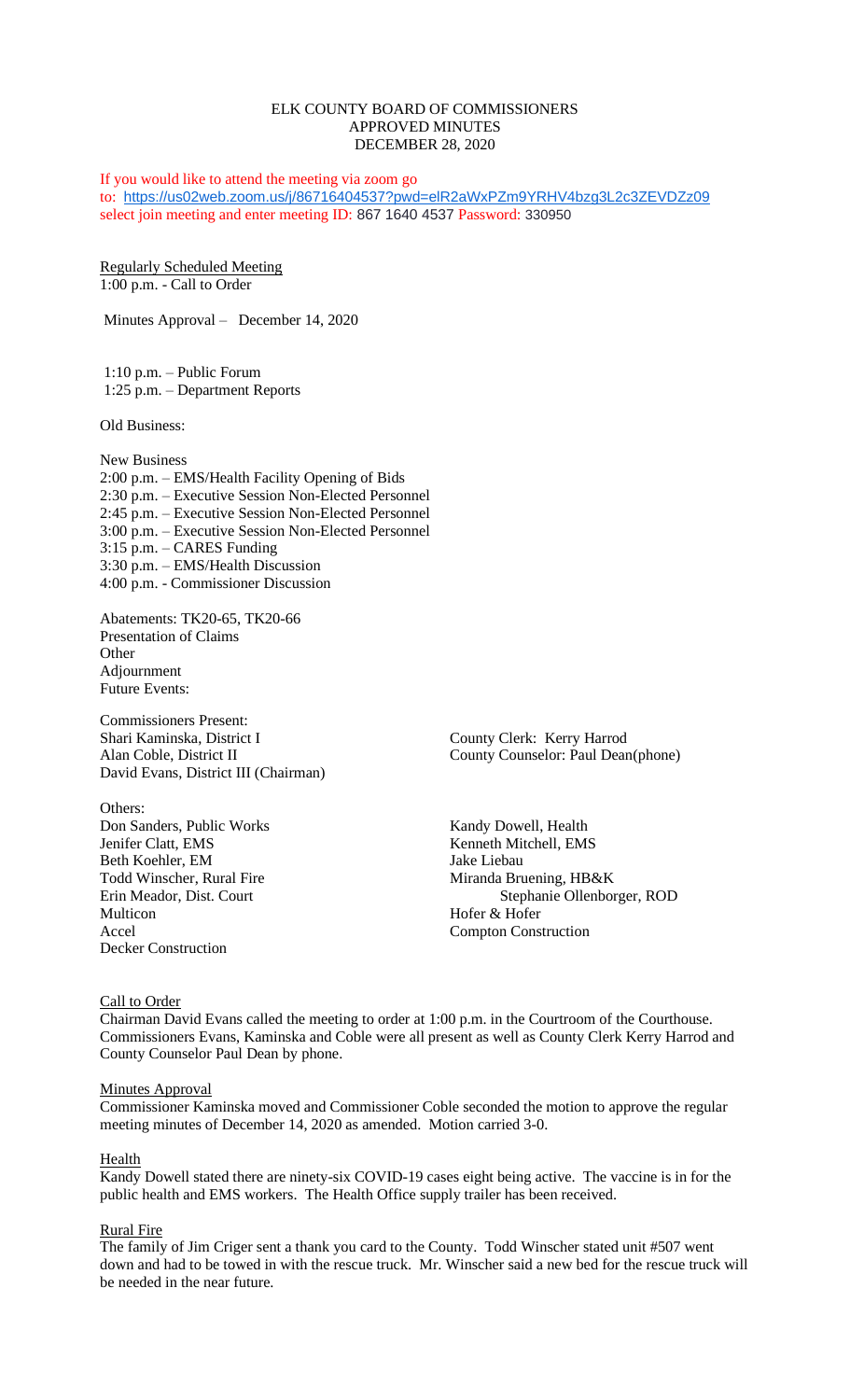## Public Works

### Road

Don Sanders stated the Western Star semi was delivered this morning. Mr. Sanders would like to transfer funds from Noxious Weed to Road Equipment Reserve. Commissioner Kaminska moved and Commissioner Coble seconded the motion to transfer \$18.000 from the Noxious Weed Budget to the Road Equipment Reserve Fund. Motion carried 3-0.

### District Court

Erin Meador stated the District Court Budget will have \$20,000 left at the end of 2020 that will roll over to County General. Mrs. Meador would like to make the Commission aware there will most likely be jury trails in 2021 that could put her over the 2021 budget.

### Executive Session 1:30 p.m.

Commissioner Kaminska moved and Commissioner Coble seconded the motion to go into executive session for 15 minutes to discuss non-elected personnel with Don Sanders and Paul Dean (by phone) present. Motion carried 3-0.

Back in session 1:45 p.m.

### Executive Session 1:45 p.m.

Chairman Evans moved and Commissioner Coble seconded the motion to go into executive session for 15 minutes to discuss non-elected personnel with Don Sanders, Kerry Harrod and Paul Dean (by phone) present. Motion carried 3-0.

#### Back in session 2:00 p.m.

Action: Chairman Evans moved and Commissioner Kaminska seconded the motion to pay Skylar Harrod the \$1,000 CARE's bonus. Motion carried 3-0. Chairman Evans moved and Commissioner Coble seconded the motion to pay Skylar Harrod for the fifty-four hours due to COVID-19 quarantine by Elk County policy. Motion carried 3- 0. Chairman Evans moved and Commissioner Kaminska seconded the motion to pay Skylar Harrod sixty hours do to being denied work in between her transfer from the Sheriff's Office to the Road Department. Motion carried 3-0.

### **EMS & Health Facility**

Miranda Bruening with HB&K opened 5 bids for the EMS/Health facility. Multicon \$1,167,089.00, Hofer & Hofer \$1,270,000.00, Accel \$1,165,000.00, Compton Construction \$1,228,640.00, and Decker Construction \$1,197,000.00.

### Executive Session 2:15 p.m.

Commissioner Kaminska moved and Commissioner Coble seconded the motion to go into executive session for 15 minutes to discuss financial matters of a third party with Miranda Bruening and Paul Dean (by phone) present. Motion carried 3-0.

### Back in session 2:30 p.m.

Action: Commissioner Kaminska moved and Commissioner Coble seconded the motion to tentatively award the bid to Accel at \$1,165,000 with the caveat we want to do some reference research. Motion carried 3-0. Ms. Bruening will work with Accel and the second lowest bidder Multicon to get references.

Commissioner Kaminska moved and Commissioner Coble seconded the motion to have a special meeting on Wednesday, December 30, 2020 at 11:00 a.m. for the purpose of finalizing the bid on the EMS/Health Department Facility. Motion carried 3-0.

## Executive Session 2:45 p.m.

Commissioner Coble moved and Commissioner Kaminska seconded the motion to go into executive session for 5 minutes to discuss non-elected personnel with Kerry Harrod and Paul Dean (by phone) present. Motion carried 3-0.

Back in session 2:50 p.m. No action taken.

#### Executive Session 2:50 p.m.

Commissioner Kaminska moved and Chairman Evans seconded the motion to go into executive session for 15 minutes to discuss non-elected personnel with Rachel Ware and Paul Dean (by phone) present. Motion carried 3-0.

Back in session 3:05 p.m.

Action: Commissioner Kaminska moved and Chairman Evans seconded the motion to raise Kristina Kraft's hourly wage due to personnel changes from \$11.96 to \$12.70 starting January 2021 payroll. Motion carried 3-0.

#### CARES Discussion

Commissioner Kaminska moved and Commissioner Coble seconded the motion to grant Elk Falls Calvary Chapel \$3,521.73 for a live streaming project. Motion carried 3-0. The remaining CARES money will be transferred to County General for hazard pay.